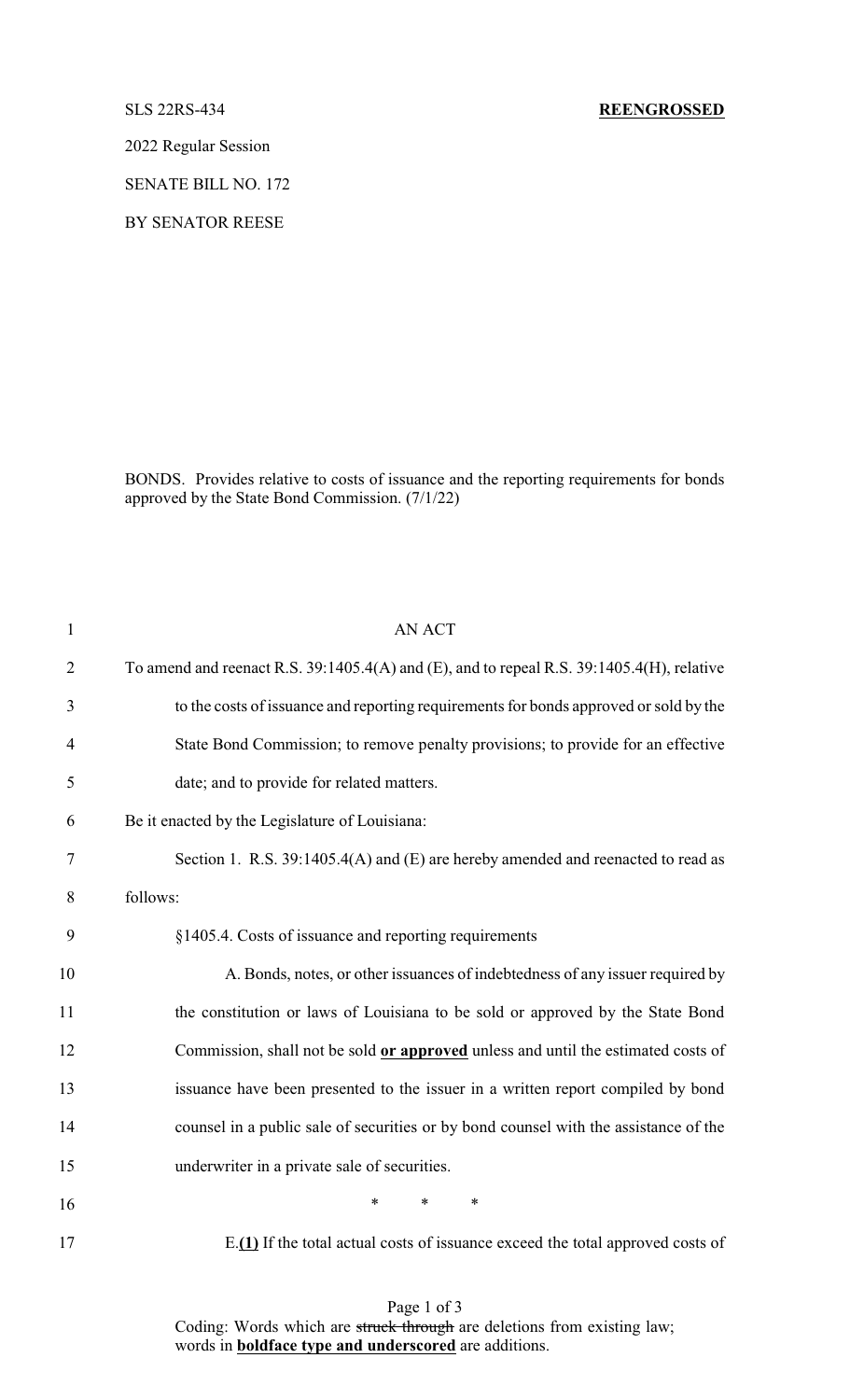| $\mathbf{1}$   | issuance or the actual costs of issuance in any line item exceed the approved costs      |
|----------------|------------------------------------------------------------------------------------------|
| $\overline{2}$ | of issuance by a variance of ten percent or more, the issuer shall obtain supplemental   |
| $\overline{3}$ | approval of provide a written explanation to the State Bond Commission prior to          |
| $\overline{4}$ | paying any individual item in excess of the approved costs of issuance. and may be       |
| 5              | required to appear at a meeting thereof for purposes of further explanation.             |
| 6              | (2) If the issuer is advised of an increase pursuant to Paragraph (1) of                 |
| 7              | this Subsection and the increased costs of issuance can be timely submitted for          |
| 8              | approval, the increased costs of issuance shall be resubmitted to the State Bond         |
| 9              | <b>Commission for approval prior to closing.</b>                                         |
| 10             | $\ast$<br>$\ast$<br>$\ast$                                                               |
| 11             | Section 2. R.S. 39:1405.4(H) is hereby repealed.                                         |
| 12             | Section 3. This Act shall become effective on July 1, 2022; if vetoed by the governor    |
| 13             | and subsequently approved by the legislature, this Act shall become effective on the day |
| 14             | following such approval by the legislature or July 1, 2022, whichever is later.          |

The original instrument was prepared by Martha Hess. The following digest, which does not constitute a part of the legislative instrument, was prepared by Cathy Wells.

DIGEST SB 172 Reengrossed 2022 Regular Session Reese

Present law requires bond issuers whose bonds are required by present law to be sold or approved by the State Bond Commission, to present a written report of the estimated costs of issuance prior to the sale or approval of the bonds.

Proposed law retains present law and applies proposed law to the approval of bonds.

Present law provides that if the total costs of issuance exceed the total approved costs of issuance or the actual costs of issuance in any line item that exceed the approved costs of issuance by 10% or more, the issuer shall obtain supplemental approval of the State Bond Commission prior to paying any item in excess of the approved costs of issuance.

Proposed law changes present law to remove requirement of obtaining supplemental approval if actual cost of issuance exceed the approved cost of issuance, prior to paying any item in excess of the approved cost of issuance. Proposed law provides that if the total cost of issuance or the actual costs of issuance in any line item exceed the approved costs of issuance by 10% or more, the issuer shall provide a written explanation to the State Bond Commission and may be required to appear at a meeting of the State Bond Commission for further explanation.

Proposed law requires increased costs of issuance to be resubmitted to the State Bond Commission for approval prior to closing if the issuer is advised of an increase pursuant to present law and the increased costs of issuance can be timely submitted for approval.

Page 2 of 3 Coding: Words which are struck through are deletions from existing law; words in **boldface type and underscored** are additions.